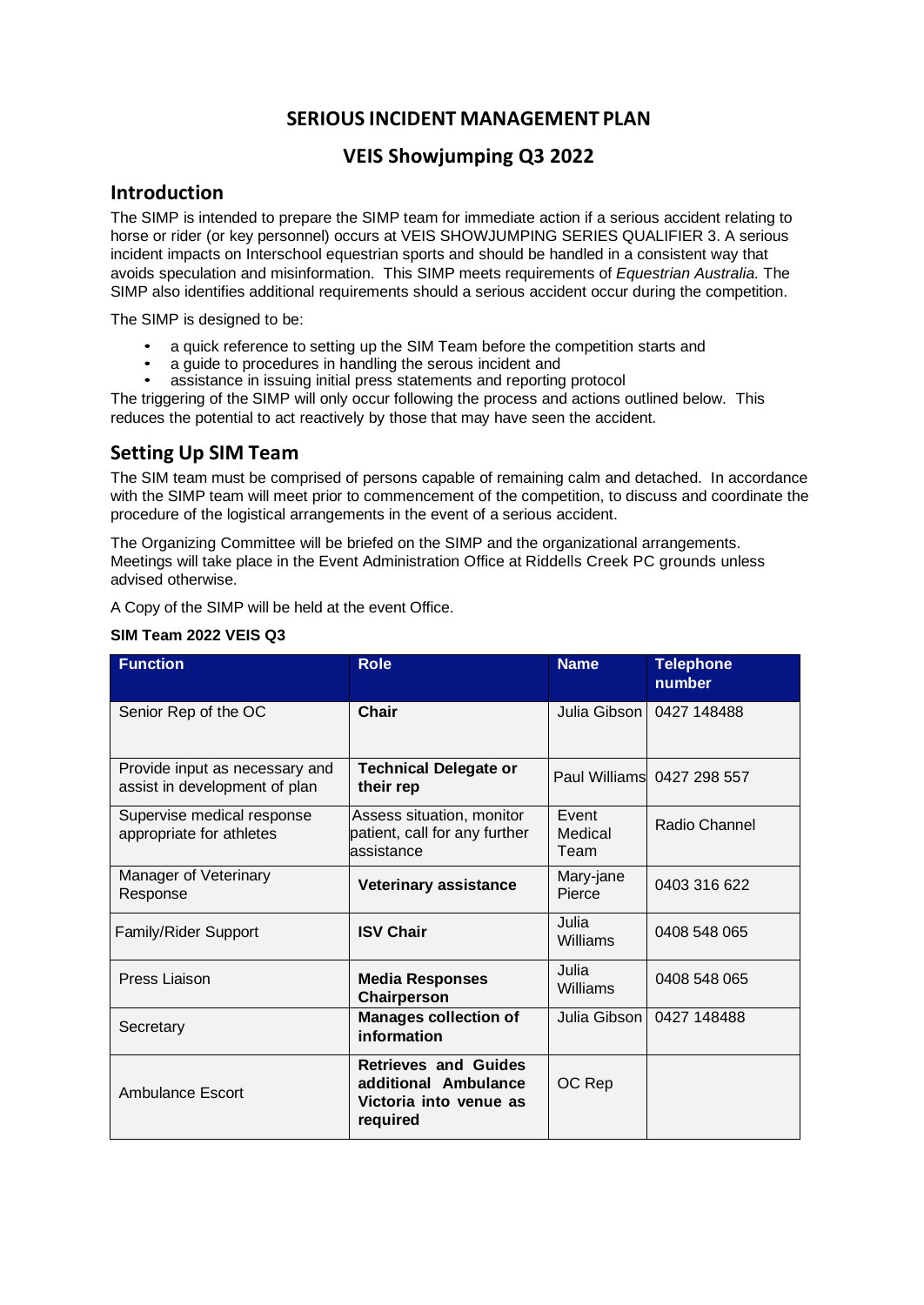# **FUNCTION OF SIMP TEAM**

The role of the SIM Team is to – prepare and implement the action plan. Steps include:

- a) Complete the briefing
- b) Identify actions to trigger SIMP
- c) Confirm the logistical action (refer table below)
- d) Post accident people support
- e) Convene a SIM Team meeting
- f) Press conference- media release
- g) Debrief- OC, Equestrian Victoria

# **ACTIONS TO TRIGGER SIMP – All phases of the competition**

| <b>Process and actions</b>                                                                                                                                                |  | <b>Person responsible</b>                                 |  |
|---------------------------------------------------------------------------------------------------------------------------------------------------------------------------|--|-----------------------------------------------------------|--|
| If the rider or the horse do not immediately stand up-<br>Medical and/or Veterinary assistance is called for by<br>radio/mobile phone                                     |  | Marshal, Dressage judge<br><b>Ring Steward</b>            |  |
| Radio/phone report to Event office advising if ring area is<br>not clear- Head of SIMT to monitor situation                                                               |  | Marshal, Dressage Judge,                                  |  |
| Stop arena, warm up etc.                                                                                                                                                  |  |                                                           |  |
| Identifies location of accident and effected areas of<br>competition.<br>Determines from reports whether further SIM is required<br>and dispatches appropriate personnel. |  | Julia Williams                                            |  |
|                                                                                                                                                                           |  |                                                           |  |
| Vets attend the accident location                                                                                                                                         |  | Olivia Greenwood<br>Macedon Ranges Equine<br>0429 469 609 |  |
| Mobile First aid to be escorted to relevant area                                                                                                                          |  |                                                           |  |
| Horse Ambulance escorted to location of accident                                                                                                                          |  |                                                           |  |
| If Medical and/or Vets report, there will be a prolonged<br>delay. Advise Event office of prolonged delay                                                                 |  | Julia Gibson                                              |  |
| Head of SIMT to attend location                                                                                                                                           |  | Julia Gibson                                              |  |
| Depending on the seriousness of the accident SIMT in<br>consultation with TD and to activate SIMP                                                                         |  | Julia Gibson                                              |  |
| Support person to attend to communicate with family and<br>supporters                                                                                                     |  | Julia Williams/EV Rep                                     |  |
| SIMT controller to request any commentary to advise of<br>delay of ring, events in the area (no details to be disclosed to<br>public)                                     |  | Julia Gibson                                              |  |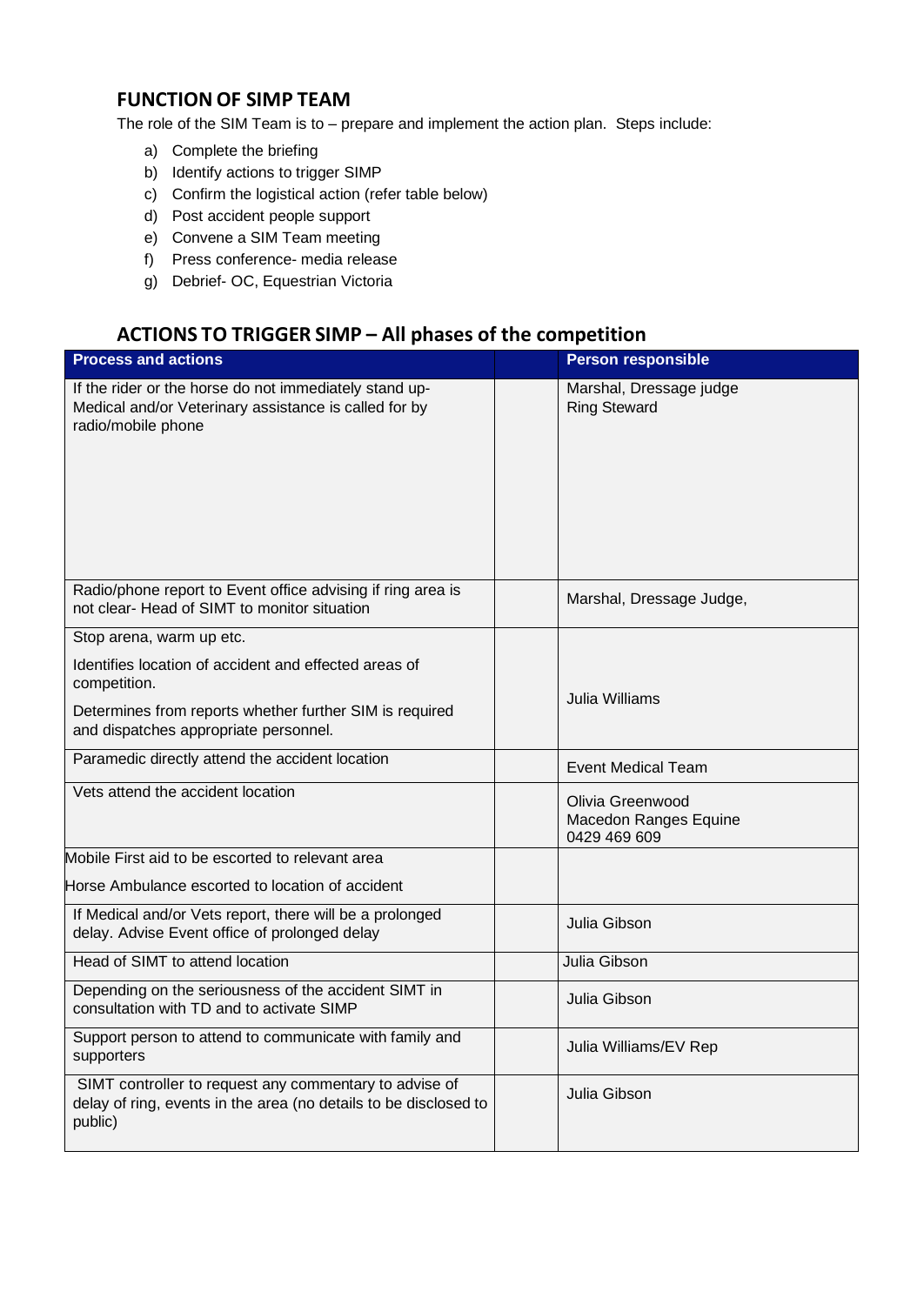#### **ACTIONS TO TRIGGER SIMP**

| Accident area to be screened when requested                                                                                            |                             |
|----------------------------------------------------------------------------------------------------------------------------------------|-----------------------------|
| Provide treatment and clear arena etc. when safe to do so.<br>Riders helmet to accompany rider to hospital in ambulance<br>if required | Medics and/or Vet to advise |
| Tape off area to keep public away including photographers<br>to be asked to refrain from photographing                                 | OC.                         |
| Contain area and seek advice on fall/incident from<br>medics and possible delay                                                        | Julia Williams              |
| Collate names and contact details of any witnesses                                                                                     | OC rep                      |
| Ask Judges, marshals present etc. to come to Event<br>Office to make a written statement                                               | OC rep                      |
| Call for SIMT- Family Liaison to offer support to persons<br>effected                                                                  | Julia Williams/Ev Rep       |

#### **EVENT CONTINUES**

| Decide if Event to continue - (consider)<br>Determine if sufficient people resources available<br>to reallocate to other roles and still practicable to<br>safely run event | committee<br>Event<br>appeal<br>and<br>representatives<br>organizing<br>from<br>committee. |
|-----------------------------------------------------------------------------------------------------------------------------------------------------------------------------|--------------------------------------------------------------------------------------------|
| Arrange for replacement of judges/other volunteers as<br>required                                                                                                           | Julia Gibson                                                                               |
| Call for SIMT- Family Liaison to offer support to persons<br>effected                                                                                                       | Julia Williams/EV                                                                          |
| OC representative to liaise with relevant hospital<br>to be direct link with SIMT                                                                                           |                                                                                            |
| Arranger support for riders family/team and horse<br>owner                                                                                                                  |                                                                                            |
| Advise office to announce that there is a hold on<br>competition due to an accident. (No details to be provided)                                                            | Julia Gibson/Julia Williams                                                                |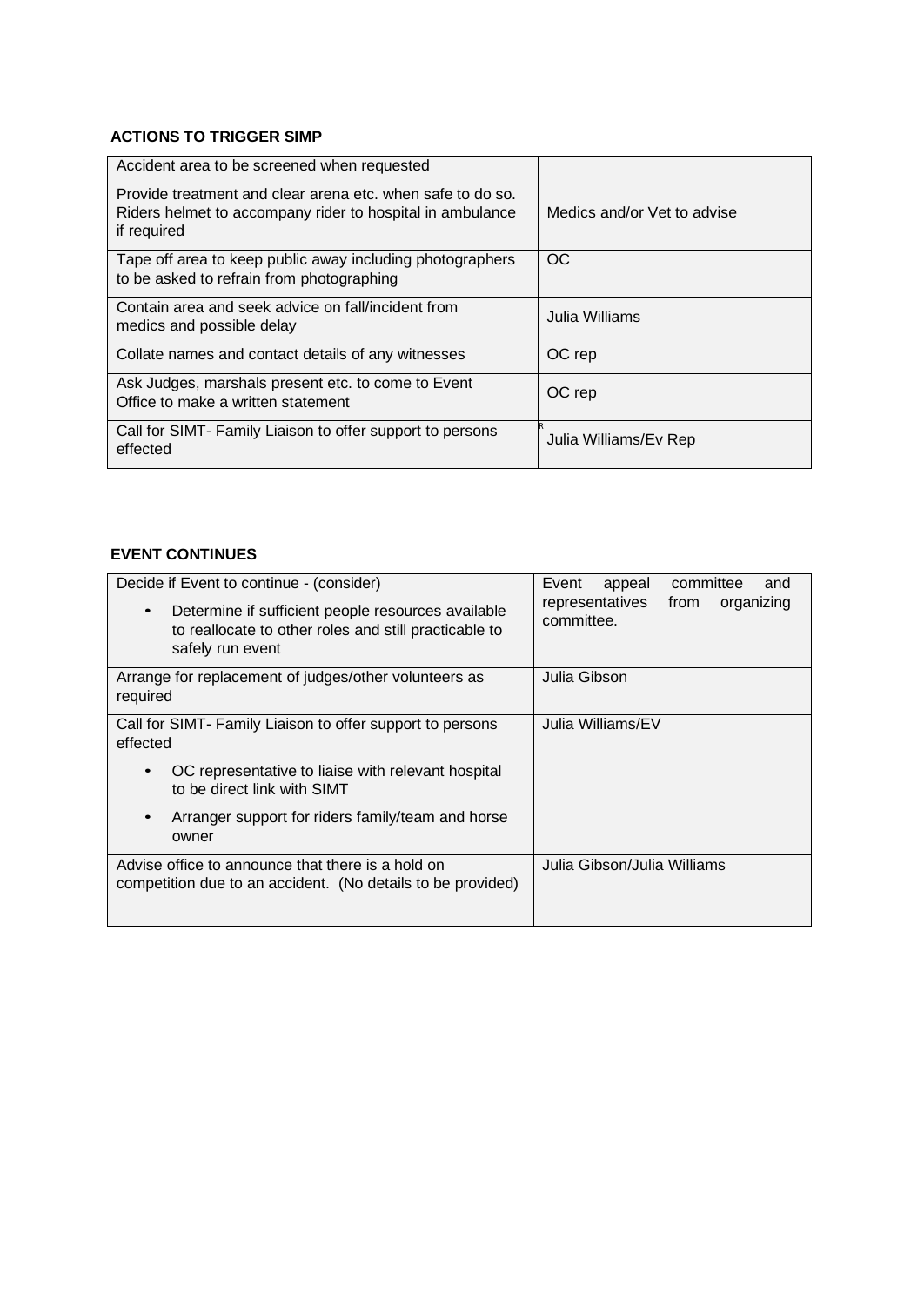#### **Fatality –**

In the case of a human fatality (competitor or key personnel) occurring during any phase of the competition, it is the decision of the Organizing Committee to cancel the competition.

#### **DEBRIEF process**

After compilation of statements, any video footage and photos an investigation panel will meet.

### **Information to be Collected for Investigation**

For guidance on information to be obtained Refer to Annexure A of the SIMP

## **Formal Debrief Protocol**

Prior to the competition- and as part of the SIMP- the Event Committee must nominate an Arbitration and Investigation member who is not part of the OC or event. The membership is at the discretion of the Committee. Role of committee/person is to study what took place at the event within 24 hours and compile a report.

#### **Arbitration and Investigation Panel –**

Members: Technical Delegate: Discipline: 2 senior judges of the relevant discipline

#### **MEDIA COMMUNICATION**

**A directive will be given to ALL officials and members of the OC that:**

**No statements, either verbally or in writing, should be made to press/or any third party unless authorized by the Head of the SIM Team (Event Director). All statements must be signed off by the Chair of Equestrian Victoria Christie Freeman**.